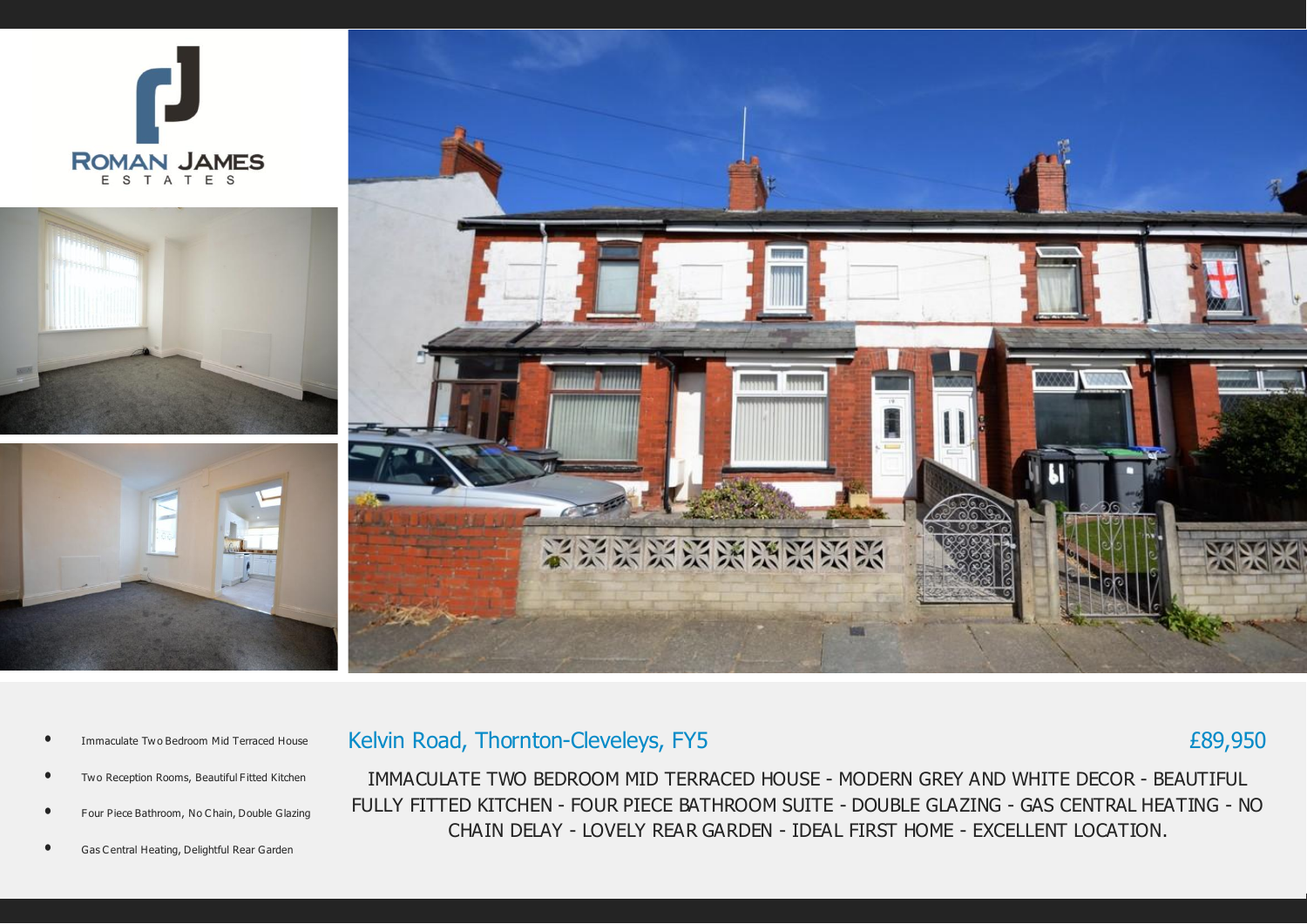





# Property Description

#### **HALLWAY**

Double radiator, decorative walls and ceiling, door to:

## LOUNGE

11' 9" x 10' 5" (3.58m x 3.18m) Double glazed window to front, double radiator, fitted carpet, TV point, decorative walls and ceiling.

#### DINING ROOM

14' 0" x 10' 8" (4.27m x 3.25m) Double glazed window to rear, fitted carpet, decorative walls and ceiling, door to utility area, opening through to kitchen.

## **KITCHEN**

15' 5" x 7' 3" (4.7m x 2.21m) Fitted with a matching range of base and eye level units with worktop space over and drawers, stainless steel sink unit with single drainer and mixer tap, plumbing for washing machine and dishwasher, space for fridge, built-in electric double oven, built-in four ring gas hob with extractor hood over, double glazed window to rear, tiled flooring, double glazed door to rear garden.

## LANDING

Fitted carpet, decorative walls and ceiling, door leading to;

## BEDROOM 1

14' 0" x 10' 0" (4.27m x 3.05m) Double glazed to front, radiator, fitted carpet, decorative walls and ceiling.

#### BEDROOM 2

10' 8" x 6' 3" (3.25m x 1.91m) Double glazed window to rear, radiator, fitted carpet, decorative walls and ceiling.

## BATHROOM

Fitted with a four piece suite comprising panelled bath, pedestal wash hand basin, tiled shower enclosure and low level WC, tiled surround, double glazed window to rear, radiator, vinyl flooring, decorative ceiling.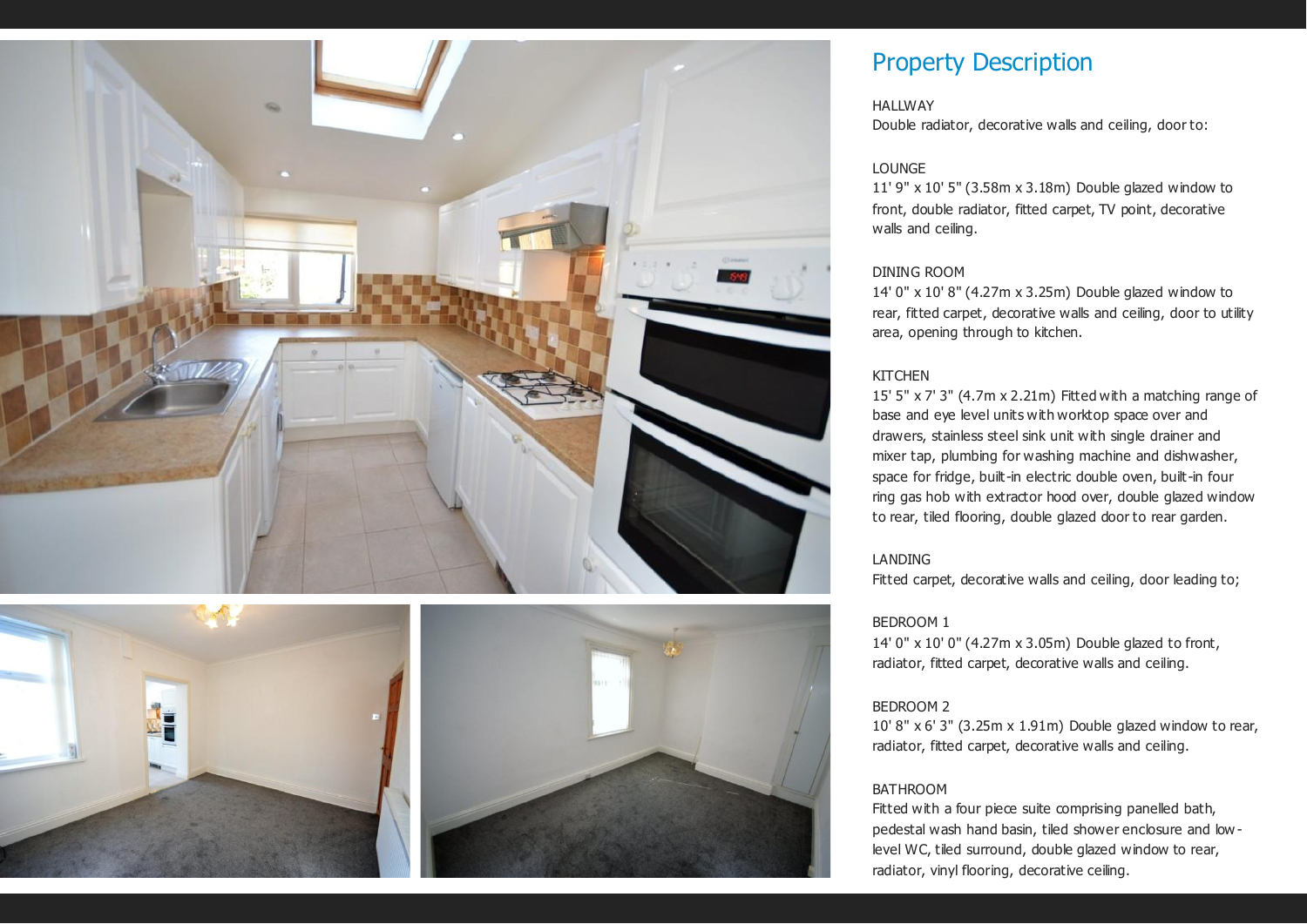

## GARDENS

To the rear of the property is a low-maintenance paved garden with raised level borders and brick outhouse providing storage space and open aspect to rear. The front garden is a low-maintenance paved space.